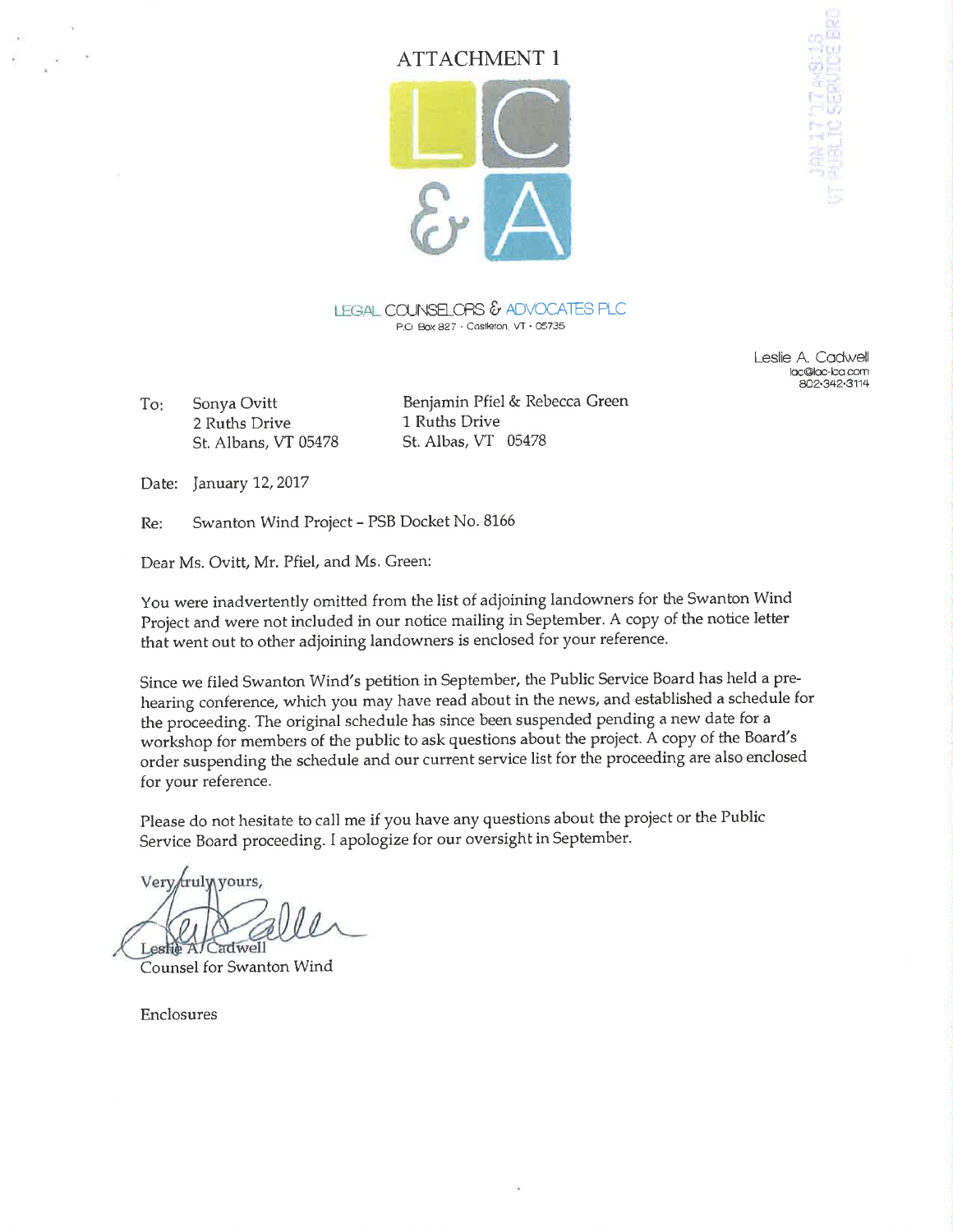## SWANTON WIND NOTICE OF SECTION 248 FILING

it',

an <sup>an</sup>

To: Adjoining Landowners, Ten-Mile Towns, and Other Interested Parties

Date: September 9, 2016

 $\alpha$ 

Re: Notice of Petition for Certificate of Public Good for the Swanton Wind Project

I am pleased to advise you that Swanton Wind LLC has filed a request with the Vermont Public Service Board (VPSB) for approval of the Swanton Wind Project, a wind electric generation project of up to 20 MW involving the installation of up to 7 wind turbines on private land off of Route 105 and Rocky Ridge Road in Swanton, Vermont.

The plans for the Swanton Wind Project were described in an August 2015 letter to you from the Project developer, Travis Belisle. Two paper copies of Swanton Wind's VPSB petition and supporting materials (i.e., testimony and exhibits) were sent to the Town of Swanton, one copy to the Planning Commission and the other to the Select Board, and may be available for review at the Town Offices during business hours. Please contact the Town of Swanton directly for more information.

If you would like an electronic copy of the petition and supporting materials, you can download them at the following internet link:

https://app.box.com/v/SwantonWind248. The materials will also be available on Swanton Wind's website at https://swantonwindvt.com/.

If you cannot view or download the documents electronically, a hard copy is also available for review during business hours at the Public Service Board in Montpelier and our office in Castleton, Vermont, upon reasonable notice.

More information about the Section 248 process can be found in the Public Service Board's "Guide to the Vermont Public Service Board's Section 248 Process," which is available on the Board's website at this link:

http://psb.vermont.gov/sites/psb/files/publications/Citizens'%20Guide%20to%20248%20Feb ruary%2014%202012.pdf

Comments on Swanton Wind's petition may be filed with the Board by mail at: Judith C. Whitney, Clerk of the Board, Vermont Public Service Board, 112 State Street, Montpelier, VT 05620-2701.

You are welcome to contact me or my colleague, Alison Milbury Stone (802-343-8853) with any questions or comments you may have about the project or Swanton Wind's petition.

Very truly yours,

Leslie A. Cadwell Counsel for Swanton Wind (802)342-3114 lac@lac-lca.com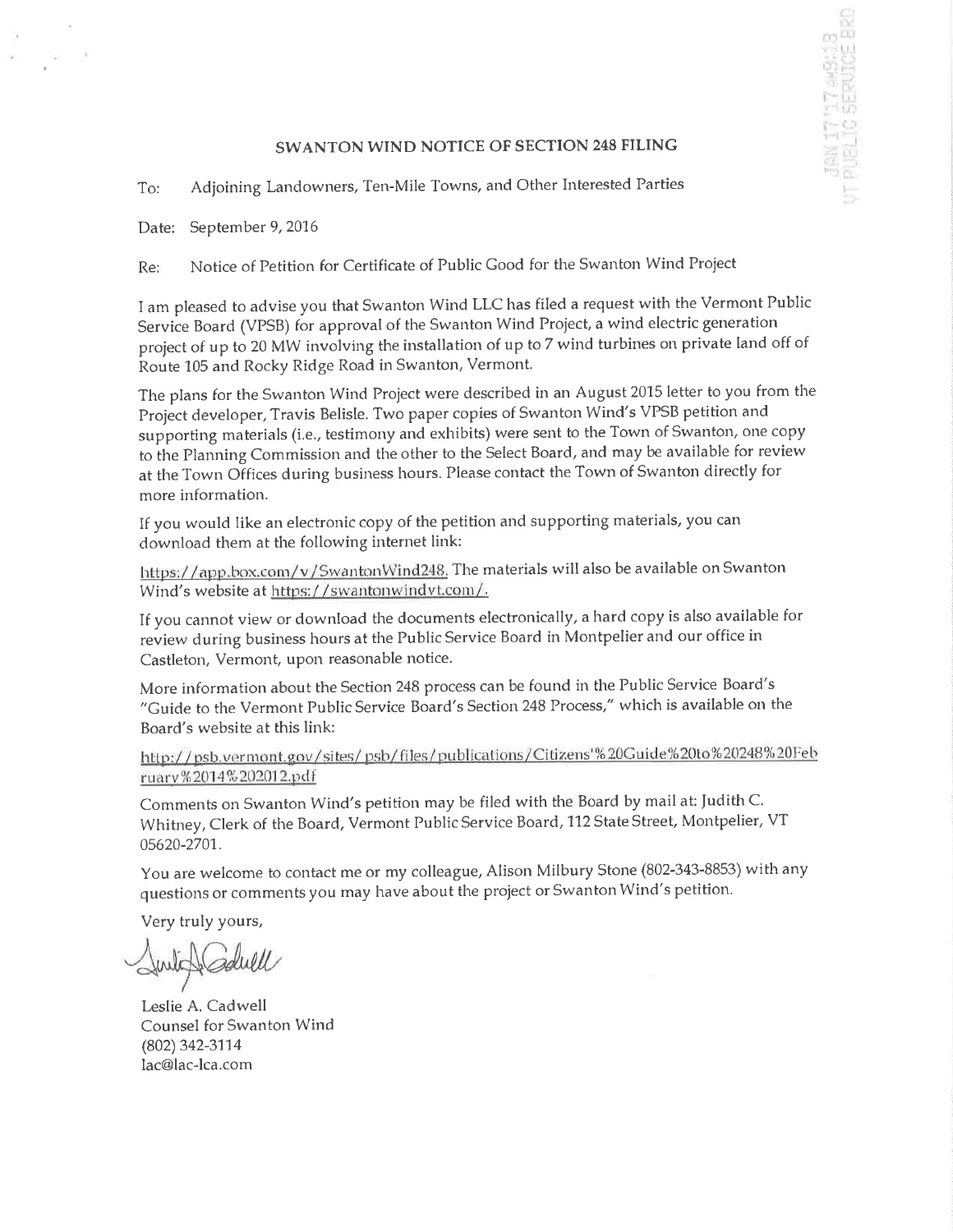### STATE OF VERMONT PUBLIC SERVICE BOARD

Case No. 8816

Petition of Swanton Wind LLC for <sup>a</sup> certificate of public good, pursuant to 30 V.S.A. \$ 248, for the construction of an up to 20 MW wind-powered electric generation plant powered by up to 7 wind turbines located along Rocky Ridge in Swanton, Vermont

Order entered:  $1/6/2017$ 

I i.'

n<br>I: Ll<br>I: C

¡t 1. ), j:''r <sup>r</sup><sup>i</sup> . -r': <sup>l</sup>

 $\pm \frac{1}{2}$  $f \circ f$ as  $\frac{d}{dt}$ tt. ,,

#### PROCEDURAL ORDER RE: RESCHEDULED WORKSHOP AND SCHEDULE

By Order dated December 19. 2016. the Vermont Public Service Board ("Board") established January 3, 2017, as the date for a workshop in this proceeding.

However, that workshop was cancelled due to inclement weather and the possibility of hazardous driving conditions.

Attempts by the Board to set a new date for the workshop during the weeks of January 9 and 16, 2017, were unsuccessful due to scheduling constraints of many of the parties. Thus, the Board is seeking input from parties and interested persons on the date, time, and location for a rescheduled workshop. Recommendations on the date, time, and location for the rescheduled workshop must be filed no later than January 17,2017. Parties and interested persons are encouraged to work together to agree upon a date or dates for the rescheduled workshop, and to the extent possible, submit a consensus proposal that includes more than one proposed date to avoid potential scheduling conflicts for Board staff. In the event parties and interested persons are unable to submit a consensus proposal, separate proposals shall be submitted and the Board will establish a date, time, and location that attempts to accommodate as many parties and interested persons as possible.

Recommendations shall include contact information for the recommended location and confirmation that the location can accommodate a moderate to large number of attendees and that the site is handicapped accessible. The Clerk of the Board will issue a separate notice confirming the date, time, and location of the workshop.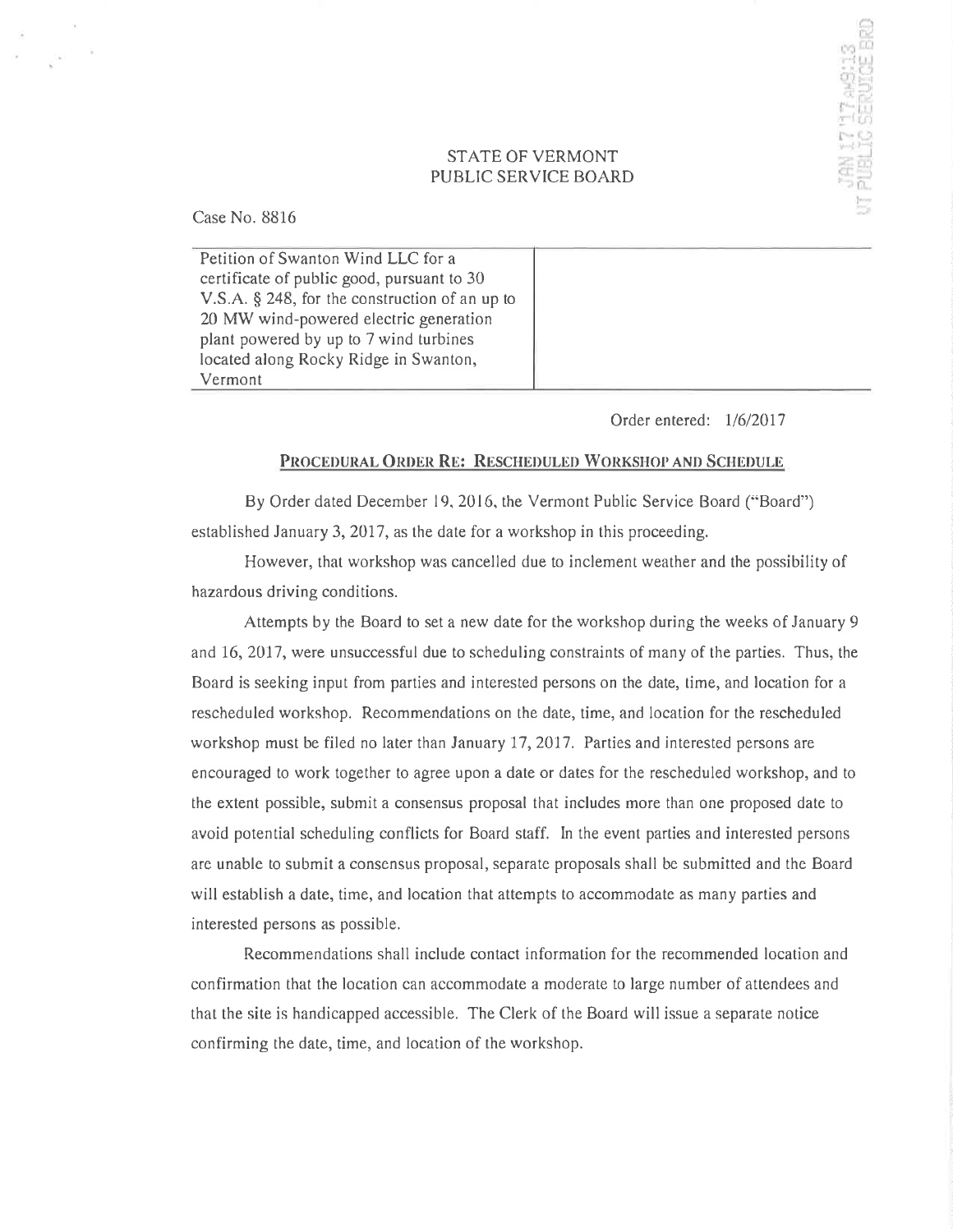Case No. 8816

 $\omega^c$  $\mathcal{M}(\mathcal{C})$ 

> The format of the workshop shall remain as described in the Board's December 19, 2016, Order in this proceeding.

Once the Board has established the date of the workshop, the Board will issue a new scheduling order for this proceeding, including a new intervention deadline that will follow the workshop. Accordingly, the schedule set forth in the Board's Order dated November 10, 2016, is hereby suspended pending issuance of a new scheduling order.

**SO ORDERED.** 

Dated at Montpelier, Vermont, this 6th age of January 3017.

| s/James Volz      |                       |
|-------------------|-----------------------|
| James Volz        | <b>PUBLIC SERVICE</b> |
|                   |                       |
| s/Margaret Cheney | <b>BOARD</b>          |
| Margaret Cheney   |                       |
|                   |                       |
|                   | OF VERMONT            |
| s/Sarah Hofmann   |                       |
| Sarah Hofmann     |                       |

**OFFICE OF THE CLERK** 

January 6, 2017 Filed:

Attest: \_\_\_\_\_\_\_\_\_ s/Judith C. Whitney Clerk of the Board

Notice to Readers: This decision is subject to revision of technical errors. Readers are requested to notify the Clerk of the Board (by e-mail, telephone, or in writing) of any apparent errors, in order that any necessary corrections may be made. (E-mail address: psb.clerk@vermont.gov)

Appeal of this decision to the Supreme Court of Vermont must be filed with the Clerk of the Board within thirty days. Appeal will not stay the effect of this order, absent further order by this Board or appropriate action by the Supreme Court of Vermont. Motions for reconsideration or stay, if any, must be filed with the Clerk of the Board within ten days of the date of this decision and Order.